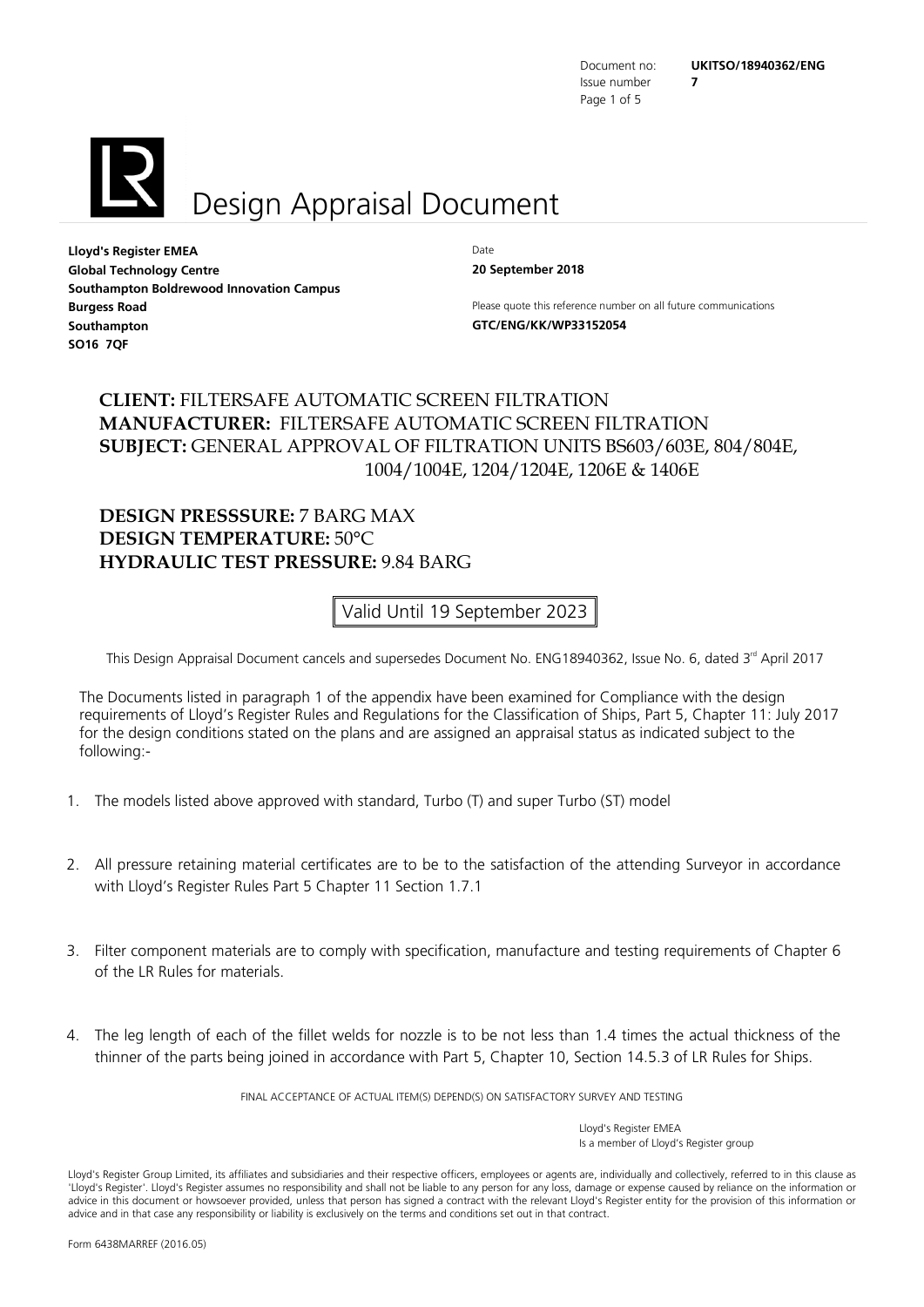**[Lloyd's Register EMEA](#page-0-0)** Date **[Global Technology Centre](#page-0-3) 20 [September](#page-0-4) 2018 [Southampton Boldrewood Innovation Campus](#page-0-5) [Southampton](#page-0-7) [GTC/ENG/KK/WP33152054](#page-0-8) [SO16](#page-0-9) [7QF](#page-0-10)**

Issue number **[7](#page-0-2)** Page 2 of 5

**[Burgess](#page-0-6) Road Please quote this reference number on all future communications** 

- 5. Mountings are to be subjected to a hydraulic test of twice the approved design pressure as per Part 5 Chapter 11 Section 10.2.1
- 6. Bolt tightening device should be used to ensure the bolting up the bolts is not overstressed.
- 7. Load cycles have not been considered in this appraisal as information submitted does not define.
- 8. External loads and/or moments caused by wind and ship motions have not been considered in this appraisal as information submitted does not define.
- 9. It is concluded that the NBR gasket material are used. The gasket factors have been extracted from the manufacturer's calculations.
- 10. The design appraisal of main flange is based on soft gasket case.
- 11. Should the manufacturer change the design or materials Lloyd's Register must be advised. Failure to do so will render this General Approval invalid.
- 12. The items referred to in this document are approved for installation in a ship classed by Lloyd's Register insofar as the above rules remain applicable and are not amended, and subject to the comments made in this design appraisal.

FINAL ACCEPTANCE OF ACTUAL ITEM(S) DEPEND(S) ON SATISFACTORY SURVEY AND TESTING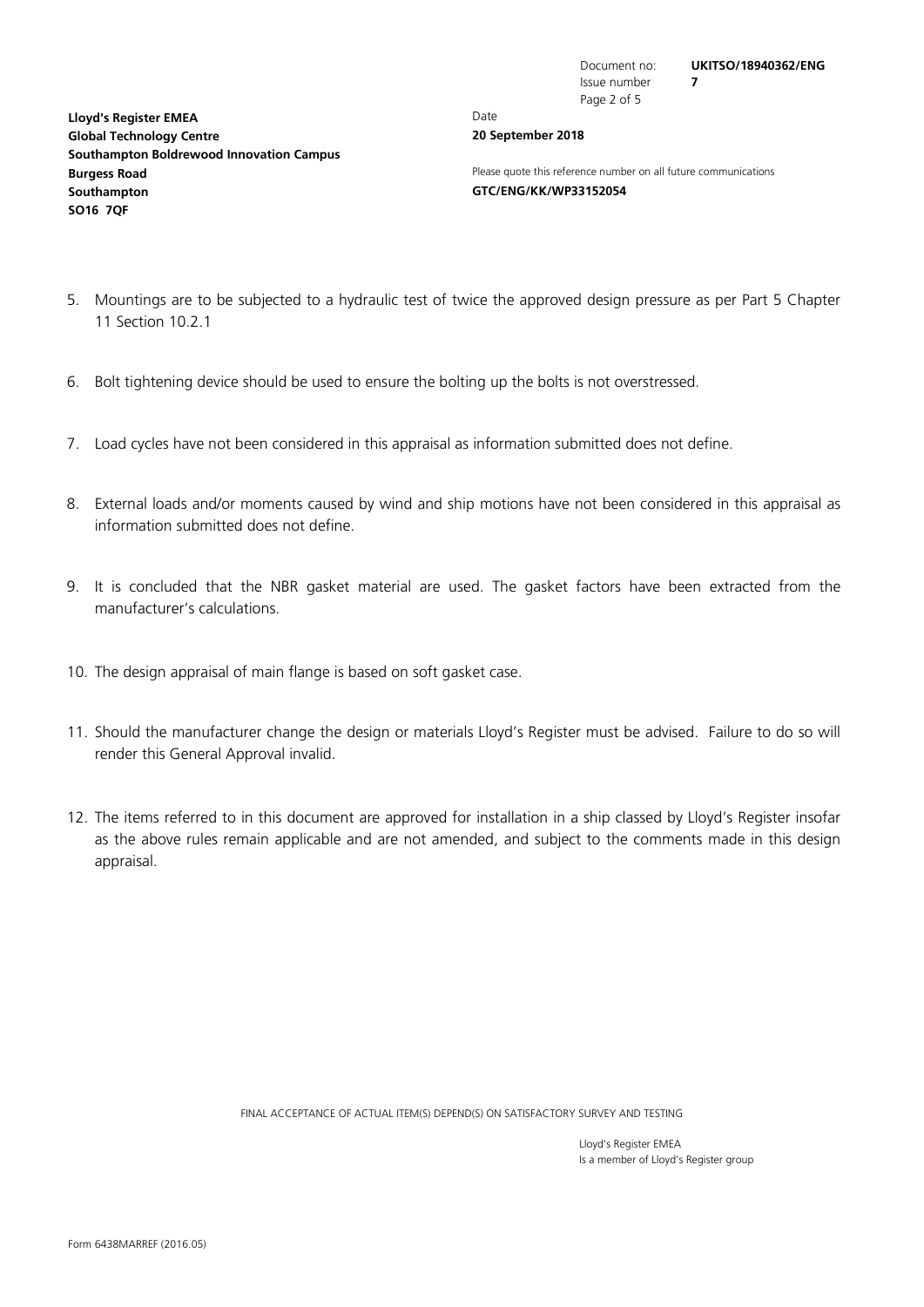Issue number **[7](#page-0-2)** Page 3 of 5

**[Lloyd's Register EMEA](#page-0-0)** Date **[Global Technology Centre](#page-0-3) 20 [September](#page-0-4) 2018 [Southampton Boldrewood Innovation Campus](#page-0-5) [Southampton](#page-0-7) [GTC/ENG/KK/WP33152054](#page-0-8) [SO16](#page-0-9) [7QF](#page-0-10)**

**[Burgess](#page-0-6) Road Please quote this reference number on all future communications** 

K.S. Kwon Senior Specialist Engineering Systems UK & I TSO Marine & Offshore T: +44 (0)330 414 0363 (Engineering) T: +44 (0)330 414 0345 (Direct line) E: [engineering@lr.org](mailto:engineering@lr.org) W: www.lr.org

FINAL ACCEPTANCE OF ACTUAL ITEM(S) DEPEND(S) ON SATISFACTORY SURVEY AND TESTING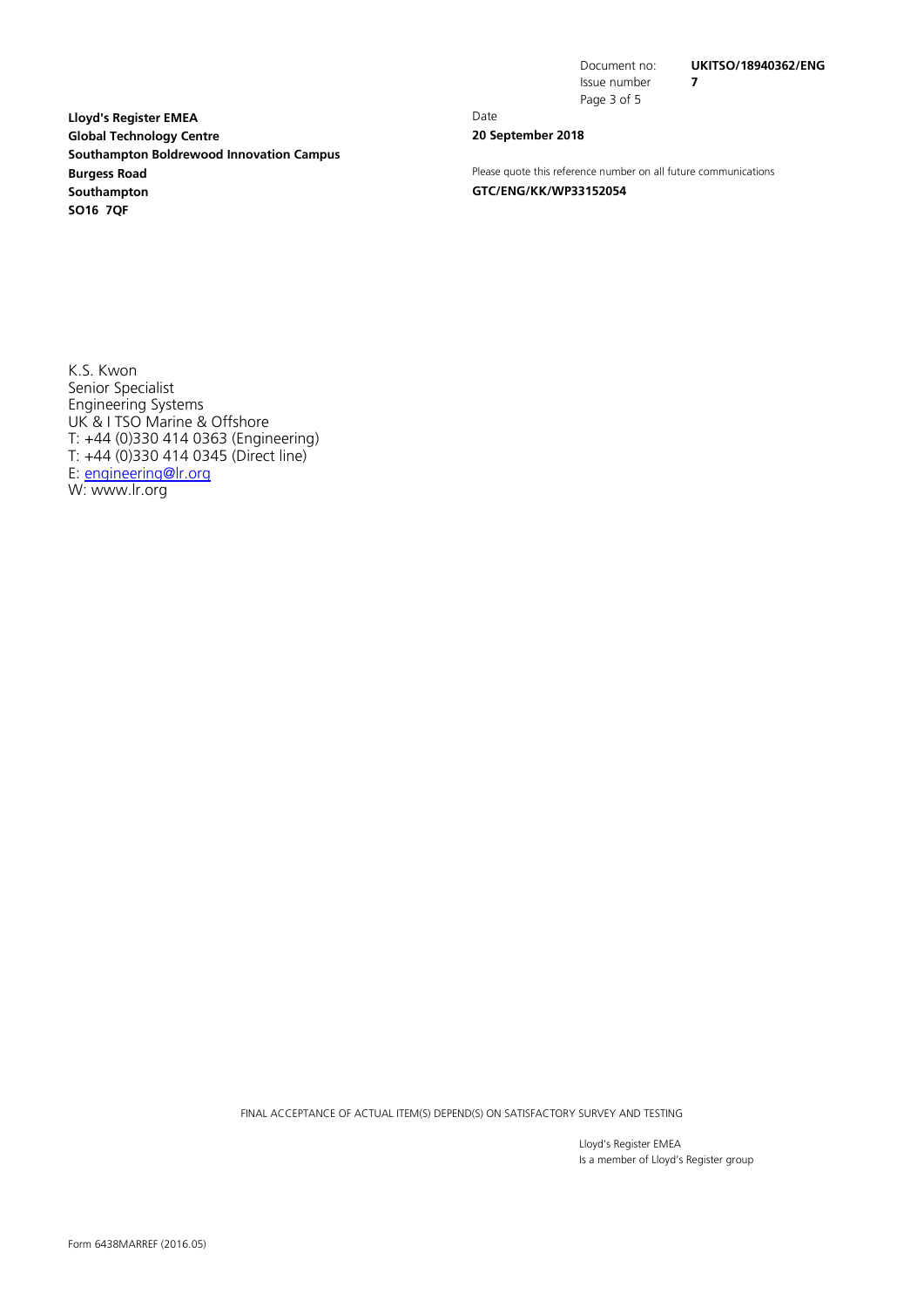Document no: **[UKITSO/18940362/ENG](#page-0-1)**

**[Lloyd's Register EMEA](#page-0-0)** Date **[Global Technology Centre](#page-0-3) 20 [September](#page-0-4) 2018 [Southampton Boldrewood Innovation Campus](#page-0-5) [Southampton](#page-0-7) [GTC/ENG/KK/WP33152054](#page-0-8) [SO16](#page-0-9) [7QF](#page-0-10)**

Issue number **[7](#page-0-2)** Page 4 of 5

**[Burgess](#page-0-6) Road Please quote this reference number on all future communications** 

1. The documents listed below have been examined

| Document No.   | Rev. | Title                                                        | Status | Date                            |
|----------------|------|--------------------------------------------------------------|--------|---------------------------------|
| W-0000481      | D    | Filter Body BS603-16 DIN (EN), (Integral Legs), 4 sheets     | AQ     | 13 <sup>th</sup> January 2015   |
| W-0000483      | D    | Filter Body BS603-16 DIN (EN), 4 sheets                      | AQ     | 13 <sup>th</sup> January 2015   |
| W-0000818      | A    | Filter Body BS603-18 DIN (EN) SSR, 5 sheets                  | AQ     | 19 <sup>th</sup> January 2017   |
| W-0000480      | D    | Filter Body BS804-24 DIN (EN), (Integral Legs), 4 sheets     | AQ     | 13 <sup>th</sup> January 2015   |
| W-0000479      | D    | Filter Body BS804-24 DIN (EN), 4 sheets                      | AQ     | 13 <sup>th</sup> January 2015   |
| W-0000817      | A    | Filter Body BS804H-24 DIN (EN) SSR, 5 sheets                 | AQ     | 19 <sup>th</sup> January 2017   |
| W-0000621      |      | Filter Body BS804HR-20 DIN (EN), Branch Pipe Outlet 4 sheets | AQ     | 23rd July 2015                  |
| W-0000655      | C    | Filter Body BS804HR-18 DIN, 4 sheets                         | AQ     | $3rd$ April 2017                |
| W-0000766      | Α    | Filter Body BS804VD-18 DIN, 4 sheets                         | AQ     | 3rd April 2017                  |
| W-0000844      | Α    | Filter Body BS804HL-18 DIN, 4 sheets                         | AQ     | $3rd$ April 2017                |
| W-0000474      | D    | Filter Body BS1004-24 DIN (EN), (Integral Legs), 4 sheets    | AQ     | 13 <sup>th</sup> March 2015     |
| W-0000441      | D    | Filter Body BS1004-24 DIN (EN), 4 sheets                     | AQ     | 13 <sup>th</sup> March 2015     |
| W-0000835      | Α    | Filter Body BS1004H-24 DIN (EN) SSR, 5 sheets                | AQ     | 19th January 2017               |
| W-0000475      | D    | Filter Body BS1204-24 DIN (EN), (Integral Legs), 4 sheets    | AQ     | 13 <sup>th</sup> March 2015     |
| W-0000482      | D    | Filter Body BS1204-24 DIN (EN), 4 sheets                     | AQ     | 13 <sup>th</sup> March 2015     |
| W-0000836      | Α    | Filter Body BS1204H-24 DIN (EN) SSR, 5 sheets                | AQ     | 19 <sup>th</sup> January 2017   |
| W-0000567      | Β    | Filter Body BS603-18 DIN (EN), 9 sheets                      | AQ     | 29 <sup>th</sup> May 2015       |
| M-0000271      | B    | <b>Bracket for Conduit</b>                                   | SI     | $3rd$ April 2017                |
| M-0000280      | B    | Bracket for Name Plate                                       | SI     | 3rd April 2017                  |
| W-0000304      | D    | Outside Guide Ring                                           | SI     | 3rd April 2017                  |
| W-0000305      | D    | Multi Filter Inside Guide Ring                               | SI     | 3rd April 2017                  |
| W-0000460      | Β    | Leg Unit 1560 (for BS804-1004-1204)                          | AQ     | $3rd$ April 2017                |
| M-0000446      | Α    | Saddle Bracket                                               | SI     | 3rd April 2017                  |
| M-0000447      | Α    | Control Panel Bracket                                        | SI     | 3rd April 2017                  |
| M-0000448      | Α    | Front Conduit Bracket                                        | SI     | 3rd April 2017                  |
| W-000XXXX-XX   | Α    | Filter Body, BS 603E-XX", 6 sheets                           | AQ     | 20 <sup>th</sup> September 2018 |
| W-000XXXX-XX   | Α    | Filter Body, BS 804E-XX", 4 sheets                           | AQ     | 20 <sup>th</sup> September 2018 |
| W-000XXXX-XX   | Α    | Filter Body, BS1004E-XX", 4 sheets                           | AQ     | 20 <sup>th</sup> September 2018 |
| W-000XXXX-XX   | Β    | Filter Body, BS1204E-XX", 4 sheets                           | AQ     | 20 <sup>th</sup> September 2018 |
| W-000XXXX-XX   | A    | Filter Body, BS1206E-XX", 4 sheets                           | AQ     | 20 <sup>th</sup> September 2018 |
| W-000XXXX-XX   | Β    | Filter Body, BS1406E-XX", 4 sheets                           | AQ     | 20 <sup>th</sup> September 2018 |
| W-0000913-XX   | E,   | Front Lid FT (HD), 2 sheets                                  | AQ     | 20 <sup>th</sup> September 2018 |
| W-0000941-XX   | Α    | Flushing Chamber Flange VF                                   | AQ     | 20 <sup>th</sup> September 2018 |
| MAN-000XXXX-XX | Α    | Flushing Manifold 3Vx6"XXX (BS1206E/1406E), 2sheets          | AQ     | 20 <sup>th</sup> September 2018 |
| W-0001067-XX   | D    | Flushing Chamber Flange XVD (101E1206E), 3 sheets            | AQ     | 20 <sup>th</sup> September 2018 |
|                |      |                                                              |        |                                 |

FINAL ACCEPTANCE OF ACTUAL ITEM(S) DEPEND(S) ON SATISFACTORY SURVEY AND TESTING